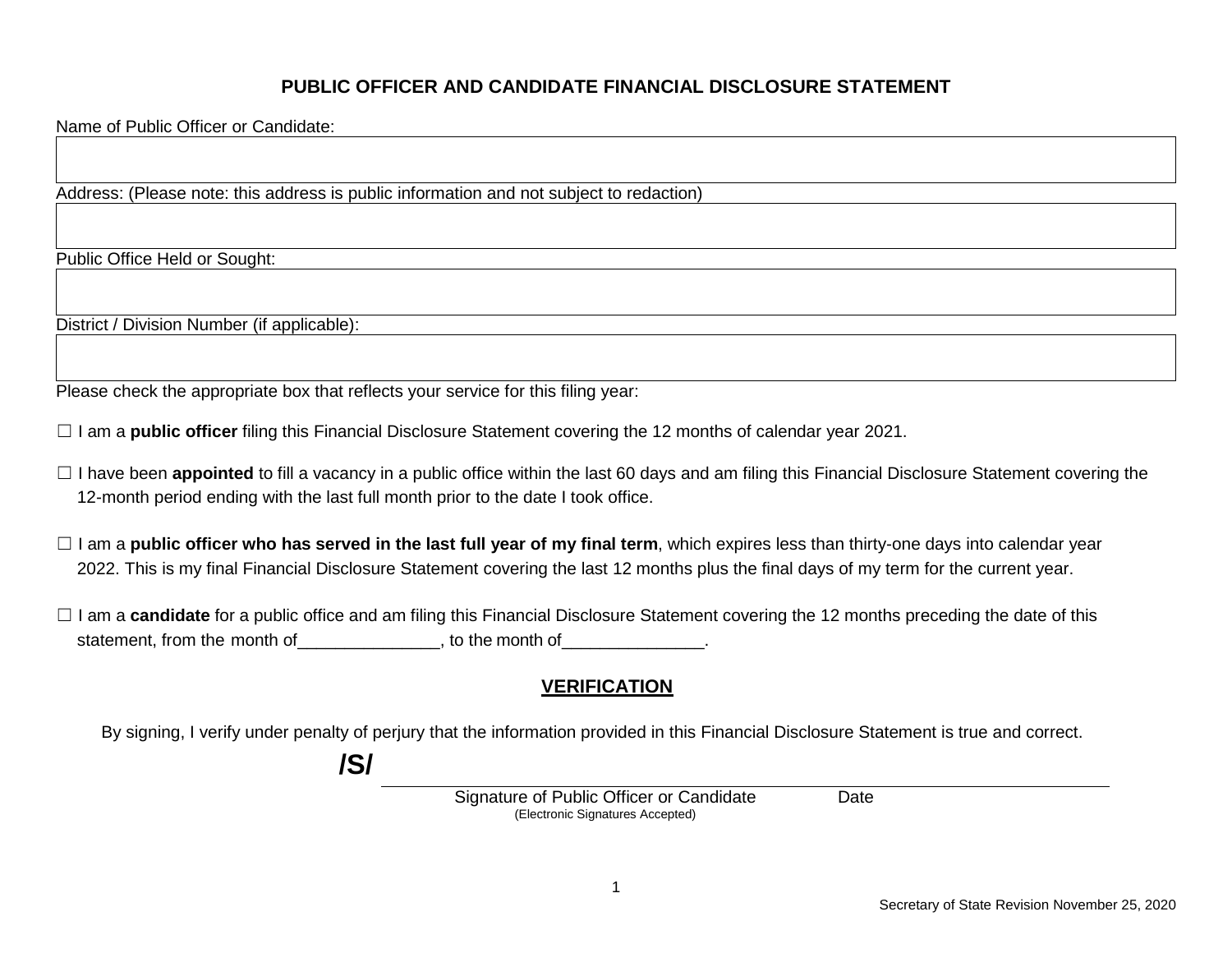# <span id="page-1-1"></span><span id="page-1-0"></span>**A. PERSONAL FINANCIAL INTERESTS**

This section requires disclosure of your financial interests and/or the financial interests of the member(s) of your household.<sup>[1](#page-1-0)</sup>

### **1. Identification of Household Members and Business Interests**

| What to disclose: If you are married, is your spouse a member of your household? |                                       | $\Box$ Yes $\Box$ No $\Box$ N/A (If not married/widowed, select N/A) |
|----------------------------------------------------------------------------------|---------------------------------------|----------------------------------------------------------------------|
| Are any minor children <sup>2</sup> members of your household?                   | $\Box$ Yes (If yes, disclose how many | $\square$ No $\square$ N/A (If no children, select N/A)              |

For the remaining questions in this Financial Disclosure Statement, the term "member of your household" or "household member" will be defined as the person(s) who correspond to your "yes" answers above.

You are not required to disclose the names of your spouse or minor children when answering the questions below. Thus, you may identify your household members as "spouse," "minor child 1", "minor child 2," etc. **Please note that if you choose to identify your spouse or minor children by name, the Secretary of State's Office or other local filing officer are not expected to redact that information when posting this Financial Disclosure Statement on the internet or providing it in response to a public records request.**

 $\overline{a}$ 

<sup>&</sup>lt;sup>1</sup> If additional space is needed to report information on this Financial Disclosure Statement, please attach additional information as numbered exhibits.

<sup>2</sup> Minor children include children 18 years old and younger over whom you have joint or sole legal custody.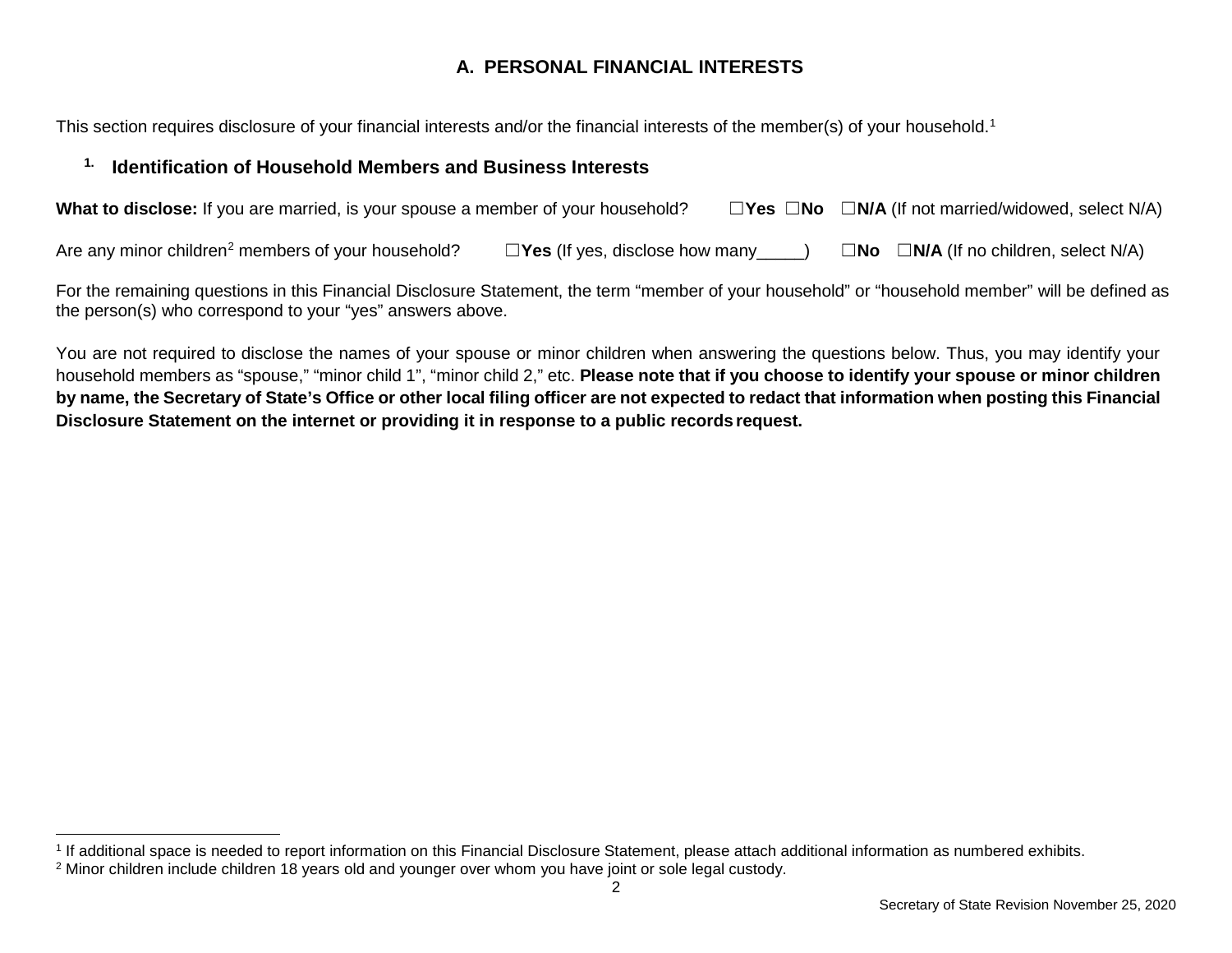### <span id="page-2-2"></span><span id="page-2-1"></span><span id="page-2-0"></span>**2. Sources of Personal Compensation**

**What to disclose:** In subsection (2)(a), provide the name and address of any employer and/or any other source of compensation who provided you or any member of your household more than \$1,000 (other than "Gifts") during the period covered by this report.<sup>[3](#page-2-0)</sup> Describe the nature of each and the type of services for which you or a member of your household were compensated.

#### **Subsection (2)(a):**

| PUBLIC OFFICER OR HOUSEHOLD<br>MEMBER <sup>4</sup> BENEFITTED | NAME AND ADDRESS OF SOURCE WHO<br>PROVIDED COMPENSATION > \$1,000 | NATURE OF SOURCE OR<br><b>EMPLOYER'S BUSINESS</b> | NATURE OF SERVICES PROVIDED BY PUBLIC OFFICER<br>OR HOUSEHOLD MEMBER |
|---------------------------------------------------------------|-------------------------------------------------------------------|---------------------------------------------------|----------------------------------------------------------------------|
|                                                               |                                                                   |                                                   |                                                                      |
|                                                               |                                                                   |                                                   |                                                                      |
|                                                               |                                                                   |                                                   |                                                                      |

In subsection (2)(b), if applicable, list anything of value that any other person (outside your household) received for your, or a member of your household's, use or benefit. For example, if a person was paid by a third-party to be your personal housekeeper, identify that person, describe the nature of that person's services that benefited you, and provide information about the third-party who paid for the services on your behalf.**You need not disclose** income of a business, including money you or any member of your household received that constitutes income paid to a business that you or your household member owns or does business as. This type of business income will be disclosed in Question 12.

#### **Subsection (2)(b) (if applicable):**

| <b>PUBLIC OFFICER OR</b><br>HOUSEHOLD MEMBER <sup>5</sup><br><b>BENEFITTED</b> | NAME AND ADDRESS OF PERSON WHO<br>PROVIDED SERVICES VALUED OVER \$1,000<br>FOR YOUR OR YOUR HOUSEHOLD MEMBER'S<br>USE OR BENEFIT | <b>NATURE OF SERVICES</b><br><b>PROVIDED BY PERSON FOR</b><br>YOUR OR YOUR HOUSEHOLD<br><b>MEMBER'S USE OR BENEFIT</b> | NAME AND ADDRESS OF THIRD PARTY WHO PAID<br>FOR PERSON'S SERVICES ON YOUR OR YOUR<br><b>HOUSEHOLD MEMBER'S BEHALF</b> |
|--------------------------------------------------------------------------------|----------------------------------------------------------------------------------------------------------------------------------|------------------------------------------------------------------------------------------------------------------------|-----------------------------------------------------------------------------------------------------------------------|
|                                                                                |                                                                                                                                  |                                                                                                                        |                                                                                                                       |
|                                                                                |                                                                                                                                  |                                                                                                                        |                                                                                                                       |
|                                                                                |                                                                                                                                  |                                                                                                                        |                                                                                                                       |
|                                                                                |                                                                                                                                  |                                                                                                                        |                                                                                                                       |

<sup>&</sup>lt;sup>3</sup> Compensation is defined as "anything of value or advantage, present or prospective, including the forgiveness of debt." [A.R.S. § 38-541\(2\).](https://www.azleg.gov/viewdocument/?docName=https://www.azleg.gov/ars/38/00541.htm)<br>4 You are not required to disclose the names of your spouse or minor children.

<sup>&</sup>quot;minor child 2," etc.

<sup>&</sup>lt;sup>5</sup> You are not required to disclose the names of your spouse or minor children. Thus, you may identify your household members as "spouse," "minor child 1," "minor child 2," etc.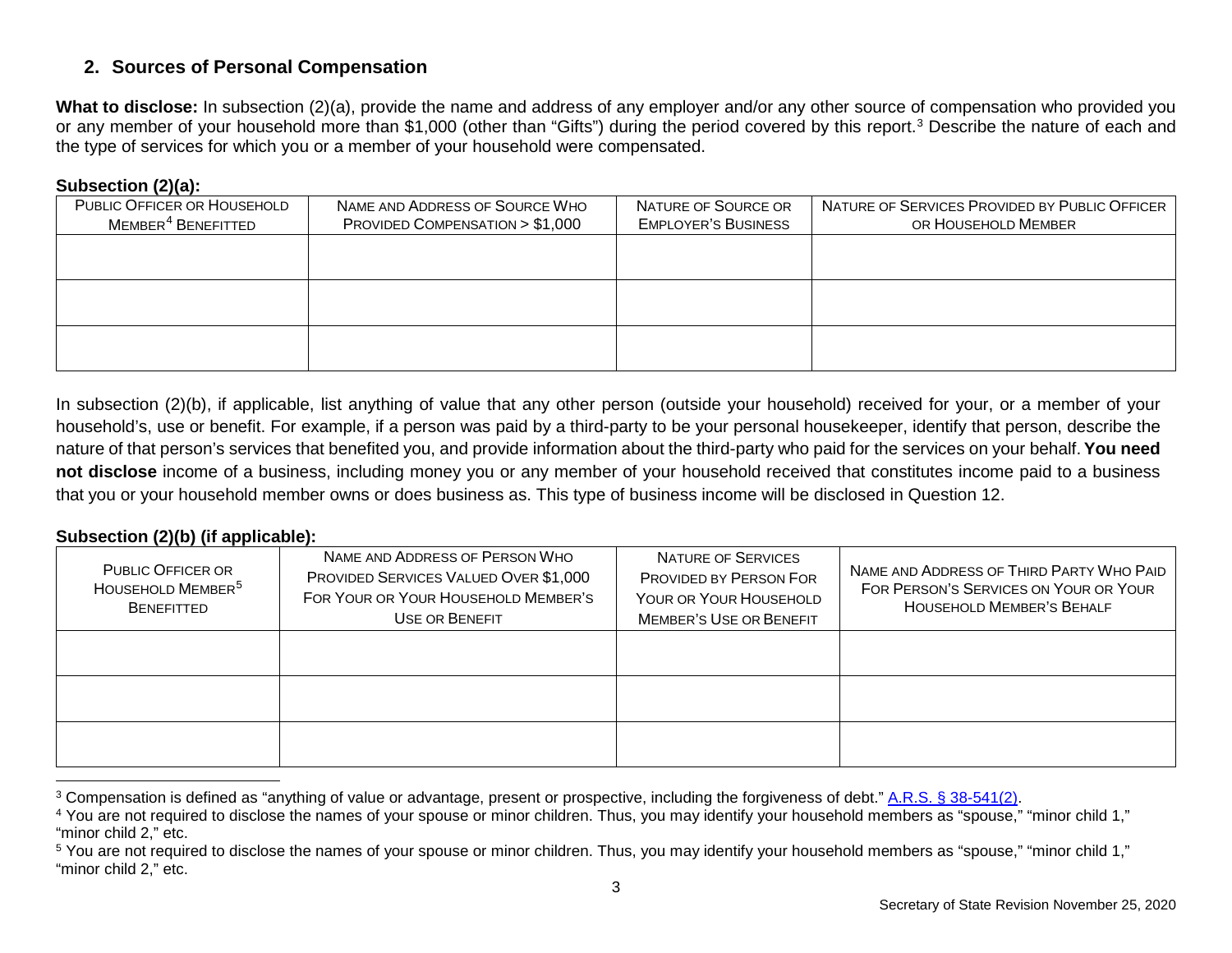### <span id="page-3-0"></span>**3. Professional, Occupational, and Business Licenses**

**What to disclose:** List all professional, occupational or business licenses held by you or any member of your household at any time during the period covered by this Financial Disclosure Statement. This includes licenses in which you or a member of your household had an "interest," which includes (but is not limited to) any business license held by a "controlled" or "dependent" business as defined in Question 12 below.

| PUBLIC OFFICER OR HOUSEHOLD<br>MEMBER <sup>6</sup> | TYPE OF LICENSE | PERSON OR ENTITY HOLDING THE<br>LICENSE | JURISDICTION OR ENTITY THAT ISSUED<br>LICENSE |
|----------------------------------------------------|-----------------|-----------------------------------------|-----------------------------------------------|
|                                                    |                 |                                         |                                               |
|                                                    |                 |                                         |                                               |
|                                                    |                 |                                         |                                               |

 $\overline{a}$  $^6$  You are not required to disclose the names of your spouse or minor children. Thus, you may identify your household members as "spouse," "minor child 1," "minor child 2," etc.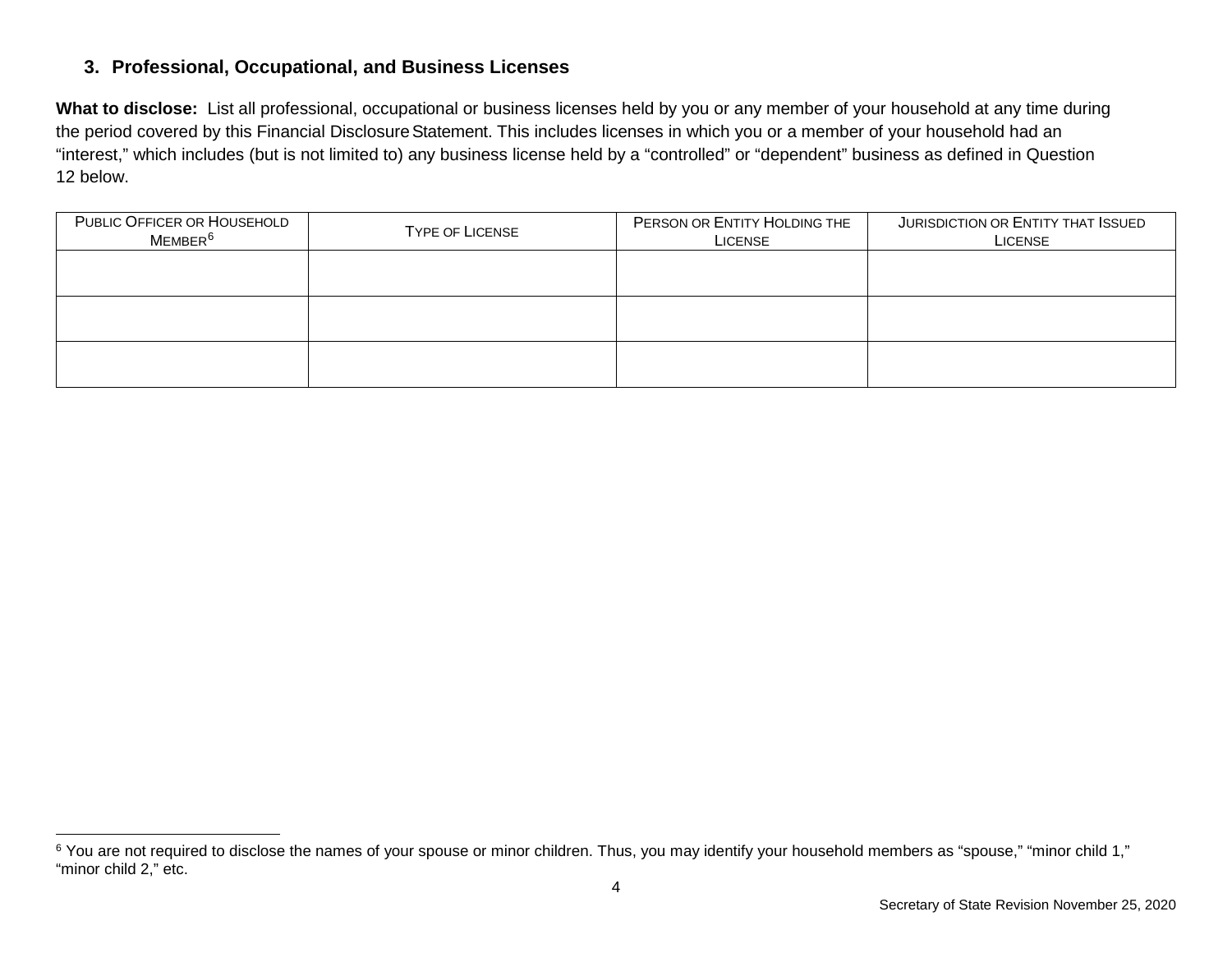# <span id="page-4-0"></span>**4. Personal Creditors**

What to disclose: The name and address of each creditor to whom you or a member of your household owed a qualifying personal debt over \$1,000 during any point during the period covered by this Financial Disclosure Statement.

Additionally, if the qualifying personal debt was either incurred for the first time or completely discharged (paid in full) during this period, list the date and check the applicable box to indicate whether it was incurred or discharged. Otherwise, check the box for "N/A" if the debt was not first incurred or fully discharged during the period covered by this Financial Disclosure Statement.

#### **You need not disclose the following, which do not qualify as "personal debt":**

- Debts resulting from the ordinary conduct of a business (these will be disclosed in Section B below);
- Debts on any personal residence or recreational property;
- Debts on motor vehicles used primarily for personal purposes (not commercial purposes);
- Debts secured by cash values on life insurance;
- Debts owed to relatives;
- Personal credit card transactions or the value of any retail installment contracts you or your household member entered into.

| PUBLIC OFFICER OR HOUSEHOLD MEMBER <sup>7</sup><br><b>OWING THE DEBT</b> | NAME AND ADDRESS OF CREDITOR (OR PERSON TO<br><b>WHOM PAYMENTS ARE MADE)</b> | IF THE DEBT WAS FIRST INCURRED OR COMPLETELY<br><b>DISCHARGED DURING THIS REPORTING PERIOD, PROVIDE THE</b><br>DATE (MM/DD/YYYY) AND CHECK THE APPROPRIATE BOX |                              |
|--------------------------------------------------------------------------|------------------------------------------------------------------------------|----------------------------------------------------------------------------------------------------------------------------------------------------------------|------------------------------|
|                                                                          |                                                                              | Date:                                                                                                                                                          |                              |
|                                                                          |                                                                              | $\Box$ Incurred                                                                                                                                                | $\Box$ Discharged $\Box$ N/A |
|                                                                          |                                                                              | Date:                                                                                                                                                          |                              |
|                                                                          |                                                                              | $\Box$ Incurred                                                                                                                                                | $\Box$ Discharged $\Box$ N/A |
|                                                                          |                                                                              | Date:                                                                                                                                                          |                              |
|                                                                          |                                                                              | $\Box$ Incurred                                                                                                                                                | $\Box$ Discharged $\Box$ N/A |

 $\overline{a}$ <sup>7</sup> You are not required to disclose the names of your spouse or minor children. Thus, you may identify your household members as "spouse," "minor child 1," "minor child 2," etc.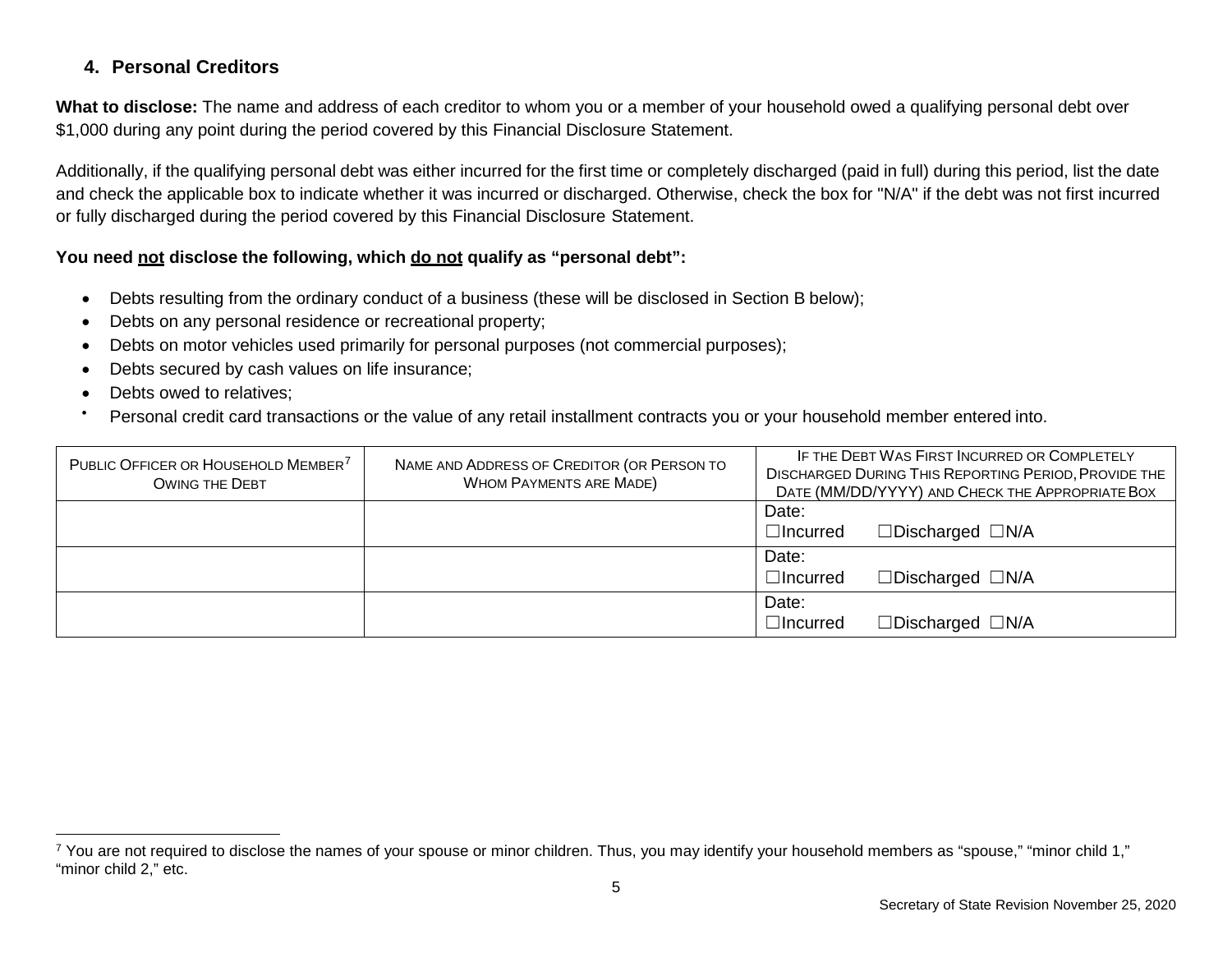# <span id="page-5-0"></span>**5. Personal Debtors**

**What to disclose:** The name of each debtor who owed you or a member of your household a debt over \$1,000 at any time during the period covered by this Financial Disclosure Statement, along with the approximate value of the debt by financial category.

Additionally, if the debt was either incurred for the first time or completely discharged (paid in full) during this period, list the date and check the box to indicate whether it was incurred or discharged. Otherwise, check "N/A" (for "not applicable") after the word "Date" if the debt was not first incurred or fully discharged during the period covered by this Financial Disclosure Statement.

| PUBLIC OFFICER OR HOUSEHOLD<br>MEMBER <sup>8</sup> OWED THE DEBT | <b>NAME OF DEBTOR</b> | APPROXIMATE VALUE OF<br><b>DEBT</b>                                                    | IF THE DEBT WAS FIRST INCURRED OR COMPLETELY<br><b>DISCHARGED DURING THIS REPORTING PERIOD, PROVIDE THE</b><br>DATE (MM/DD/YYYY) AND CHECK THE APPROPRIATE BOX |
|------------------------------------------------------------------|-----------------------|----------------------------------------------------------------------------------------|----------------------------------------------------------------------------------------------------------------------------------------------------------------|
|                                                                  |                       | $\square$ \$1000 - \$25,000<br>$\square$ \$25,001 - \$100,000<br>$\square$ \$100,001 + | Date:<br>$\Box$ Discharged $\Box$ N/A<br>$\Box$ Incurred                                                                                                       |
|                                                                  |                       | $\square$ \$1000 - \$25,000<br>$\square$ \$25,001 - \$100,000<br>$\square$ \$100,001 + | Date:<br>$\Box$ Discharged $\Box$ N/A<br>$\Box$ Incurred                                                                                                       |
|                                                                  |                       | $\square$ \$1000 - \$25,000<br>$\square$ \$25,001 - \$100,000<br>$\square$ \$100,001 + | Date:<br>$\Box$ Discharged $\Box$ N/A<br>$\Box$ Incurred                                                                                                       |

 $\overline{a}$ <sup>8</sup> You are not required to disclose the names of your spouse or minor children. Thus, you may identify your household members as "spouse," "minor child 1," "minor child 2," etc.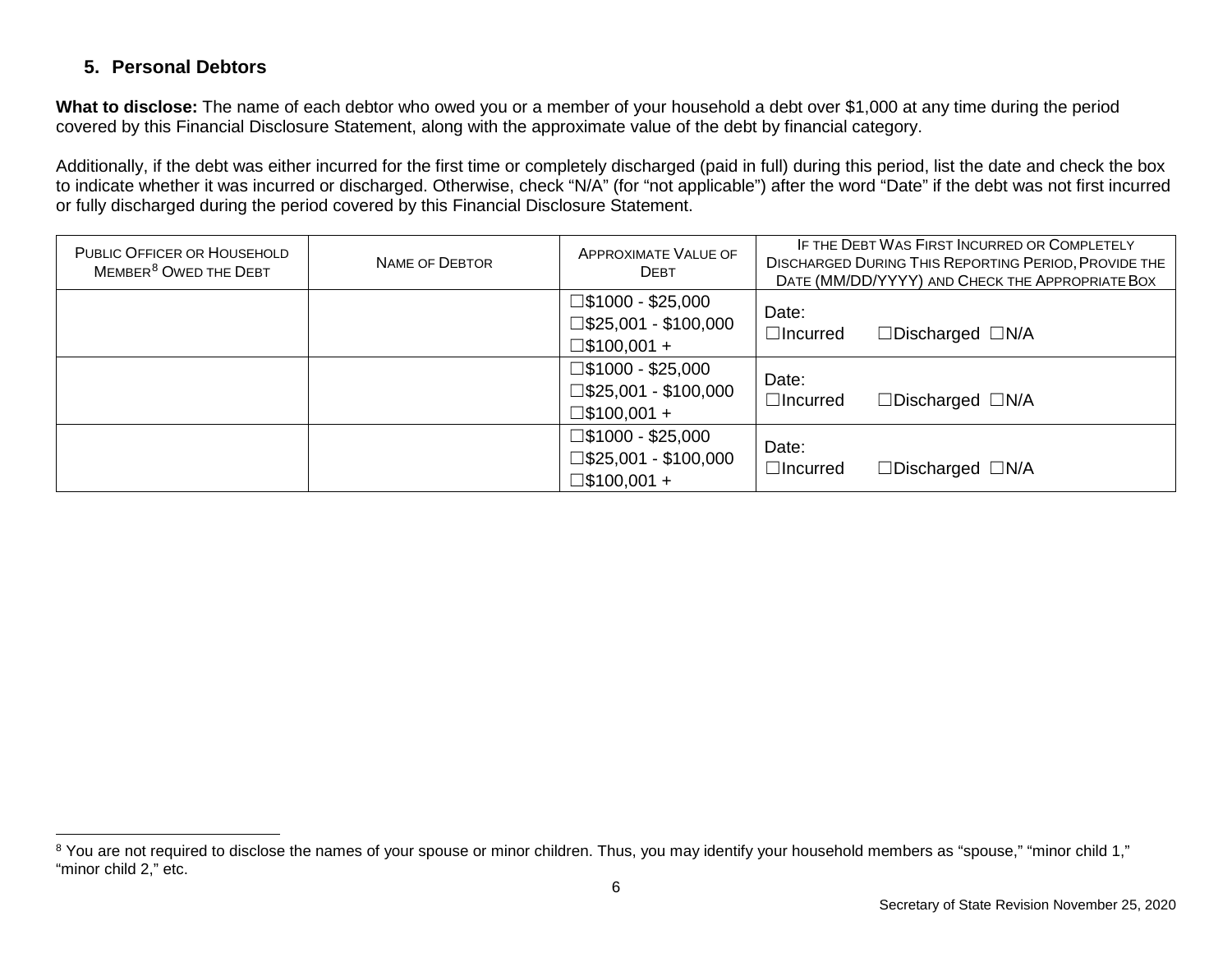#### <span id="page-6-0"></span>**6. Gifts**

**What to disclose:** The name of the donor who gave you or a member of your household a single gift or an accumulation of gifts during the preceding calendar year with a cumulative value over \$500, subject to the exceptions listed in the below "You need not disclose" paragraph. A "gift" means a gratuity (tip), special discount, favor, hospitality, service, economic opportunity, loan or other benefit received without adequate consideration (reciprocal value) and not provided to members of the public at large (in other words, a personal benefit you or your household member received without providing an equivalent benefit in return).

**Please note:** the concept of a "gift" for purposes of this Financial Disclosure Statement is separate and distinct from the gift restrictions outlined in Arizona's lobbying statutes. Thus, disclosure in a lobbying report does not relieve you or a member of your household's duty to disclose gifts in this Financial Disclosure Statement.

**You need not disclose the following, which do not qualify as "gifts":** 

- Gifts received by will:
- Gift received by intestate succession (in other words, gifts distributed to you or a household member according to Arizona's intestate succession laws, not by will);
- Gift distributed from an *inter vivos* (living) or testamentary (by will) trust established by a spouse or family member;
- Gifts received from any other member of the household;
- Gifts received by parents, grandparents, siblings, children and grandchildren; or
- Political campaign contributions reported on campaign finance reports.

| PUBLIC OFFICER OR HOUSEHOLD MEMBER <sup>9</sup> WHO RECEIVED GIFTS OVER \$500 | NAME OF GIFT DONOR |
|-------------------------------------------------------------------------------|--------------------|
|                                                                               |                    |
|                                                                               |                    |
|                                                                               |                    |
|                                                                               |                    |
|                                                                               |                    |
|                                                                               |                    |

 $\overline{a}$ <sup>9</sup> You are not required to disclose the names of your spouse or minor children. Thus, you may identify your household members as "spouse," "minor child 1," "minor child 2," etc.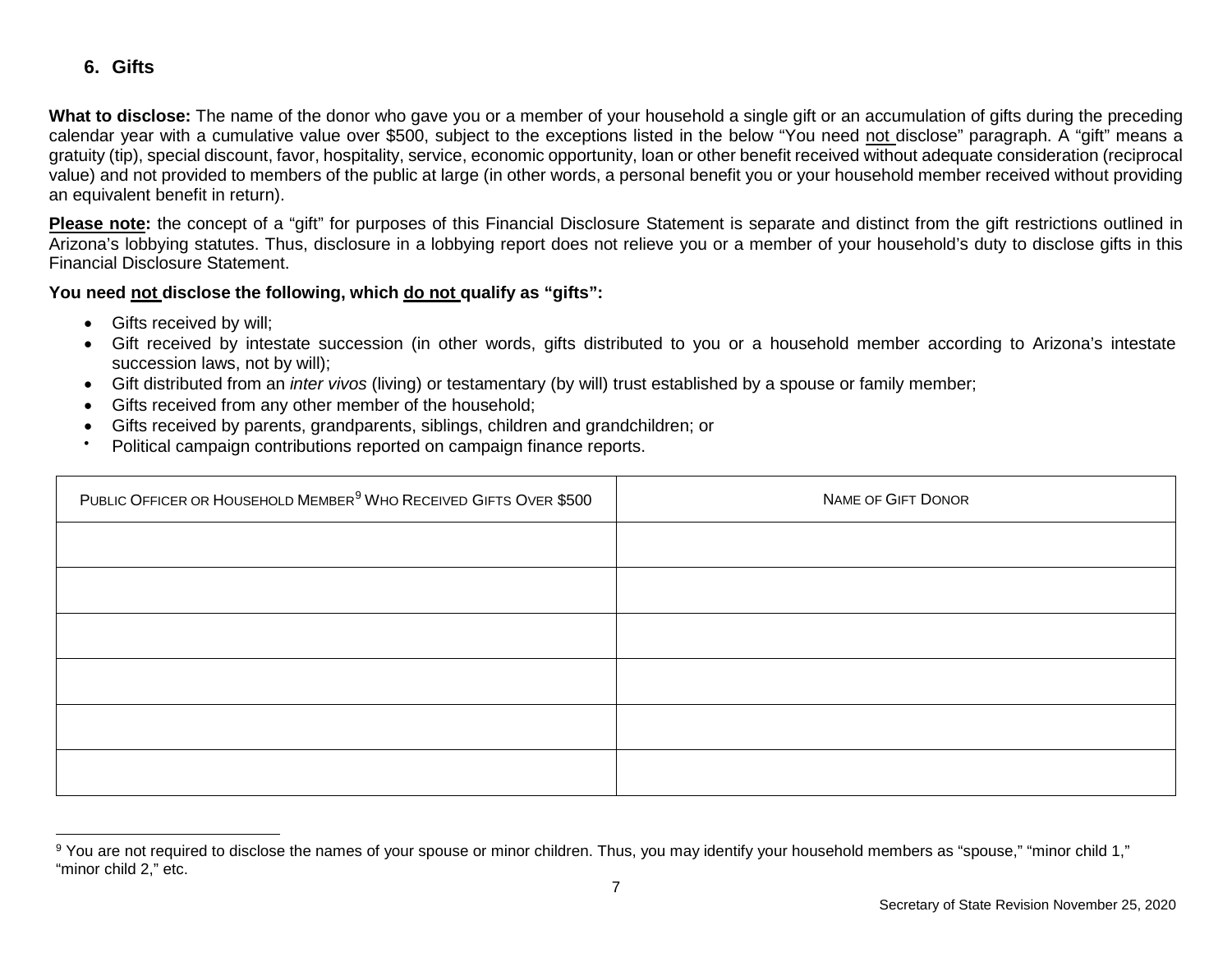# <span id="page-7-0"></span>**7. Office, Position or Fiduciary Relationship in Businesses, Nonprofit Organizations or Trusts**

**What to disclose**: The name and address of each business, organization, trust or nonprofit organization or association in which you or any member of your household held any office, position, or fiduciary relationship during the period covered by this Financial Disclosure Statement, including a description of the office, position or relationship.

| PUBLIC OFFICER OR HOUSEHOLD MEMBER <sup>10</sup> HAVING<br>THE REPORTABLE RELATIONSHIP | NAME AND ADDRESS OF BUSINESS, ORGANIZATION,<br>TRUST, OR NONPROFIT ORGANIZATION OR ASSOCIATION | <b>DESCRIPTION OF OFFICE, POSITION OR</b><br>FIDUCIARY RELATIONSHIP HELD BY THE PUBLIC<br><b>OFFICER OR HOUSEHOLD MEMBER</b> |
|----------------------------------------------------------------------------------------|------------------------------------------------------------------------------------------------|------------------------------------------------------------------------------------------------------------------------------|
|                                                                                        |                                                                                                |                                                                                                                              |
|                                                                                        |                                                                                                |                                                                                                                              |
|                                                                                        |                                                                                                |                                                                                                                              |

 $\overline{a}$  $^{10}$  You are not required to disclose the names of your spouse or minor children. Thus, you may identify your household members as "spouse," "minor child 1," "minor child 2," etc.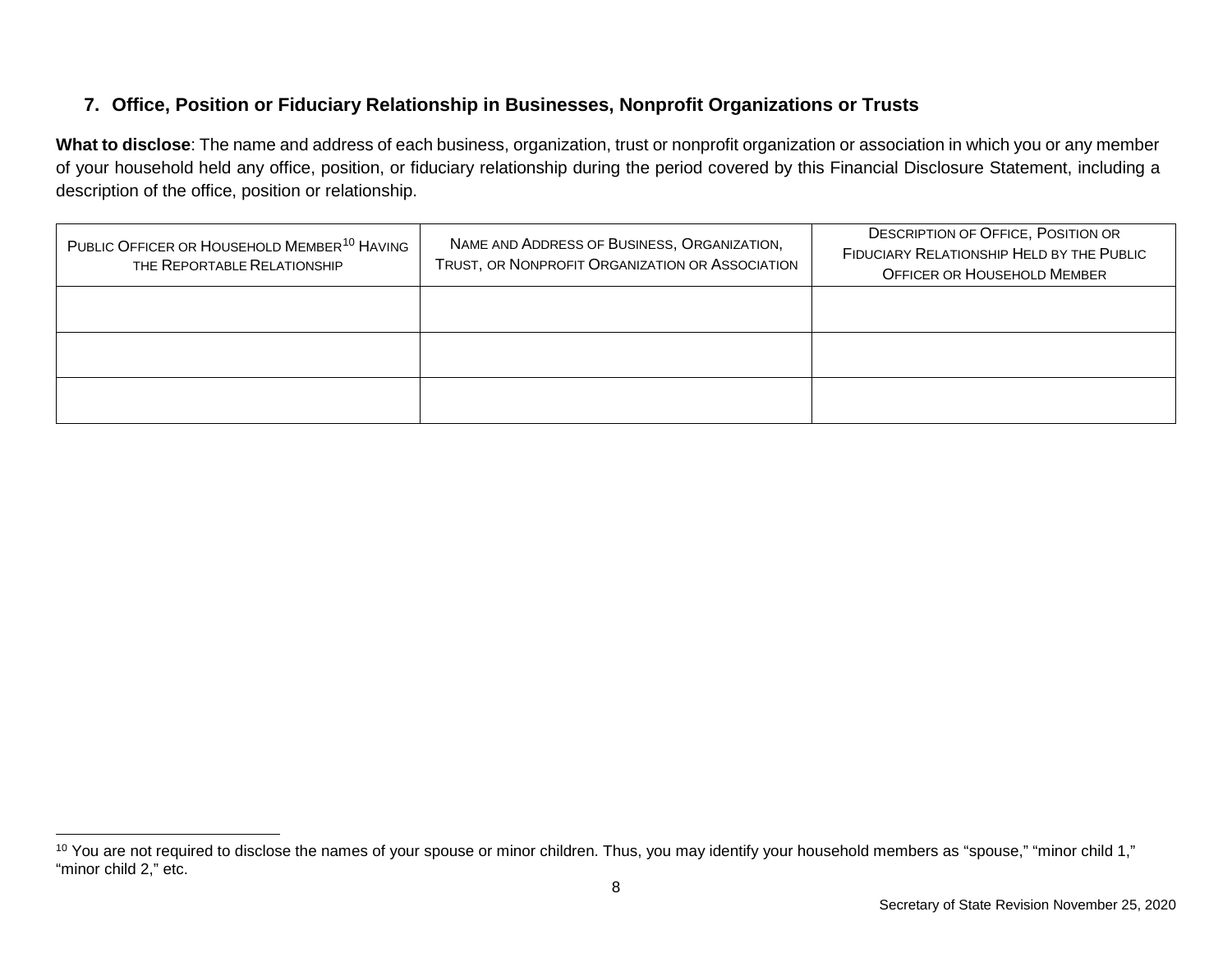### <span id="page-8-0"></span>**8. Ownership or Financial Interests in Businesses, Trusts or Investment Funds**

**What to disclose**: The name and address of each business, trust, or investment fund in which you or any member of your household had an ownership or beneficial interest of over \$1,000 during the period covered by this Financial Disclosure Statement. This includes stocks, annuities, mutual funds, or retirement funds. It also includes any financial interest in a limited liability company, partnership, joint venture, or sole proprietorship. Also, check the box to indicate the value of the interest.

| PUBLIC OFFICER OR HOUSEHOLD MEMBER <sup>11</sup><br><b>HAVING INTEREST</b> | NAME AND ADDRESS OF BUSINESS, TRUST<br>OR INVESTMENT FUND | <b>DESCRIPTION OF THE BUSINESS, TRUST OR</b><br><b>INVESTMENT FUND</b> | <b>APPROXIMATE EQUITY</b><br>VALUE OF THE INTEREST |
|----------------------------------------------------------------------------|-----------------------------------------------------------|------------------------------------------------------------------------|----------------------------------------------------|
|                                                                            |                                                           |                                                                        | $\square$ \$1000 - \$25,000                        |
|                                                                            |                                                           |                                                                        | $\square$ \$25,001 - \$100,000                     |
|                                                                            |                                                           |                                                                        | $\square$ \$100,001 +                              |
|                                                                            |                                                           |                                                                        | $\square$ \$1000 - \$25,000                        |
|                                                                            |                                                           |                                                                        | $\square$ \$25,001 - \$100,000                     |
|                                                                            |                                                           |                                                                        | $\square$ \$100,001 +                              |
|                                                                            |                                                           |                                                                        | $\square$ \$1000 - \$25,000                        |
|                                                                            |                                                           |                                                                        | $\square$ \$25,001 - \$100,000                     |
|                                                                            |                                                           |                                                                        | $\square$ \$100,001 +                              |

 $\overline{a}$ <sup>11</sup> You are not required to disclose the names of your spouse or minor children. Thus, you may identify your household members as "spouse," "minor child 1," "minor child 2," etc.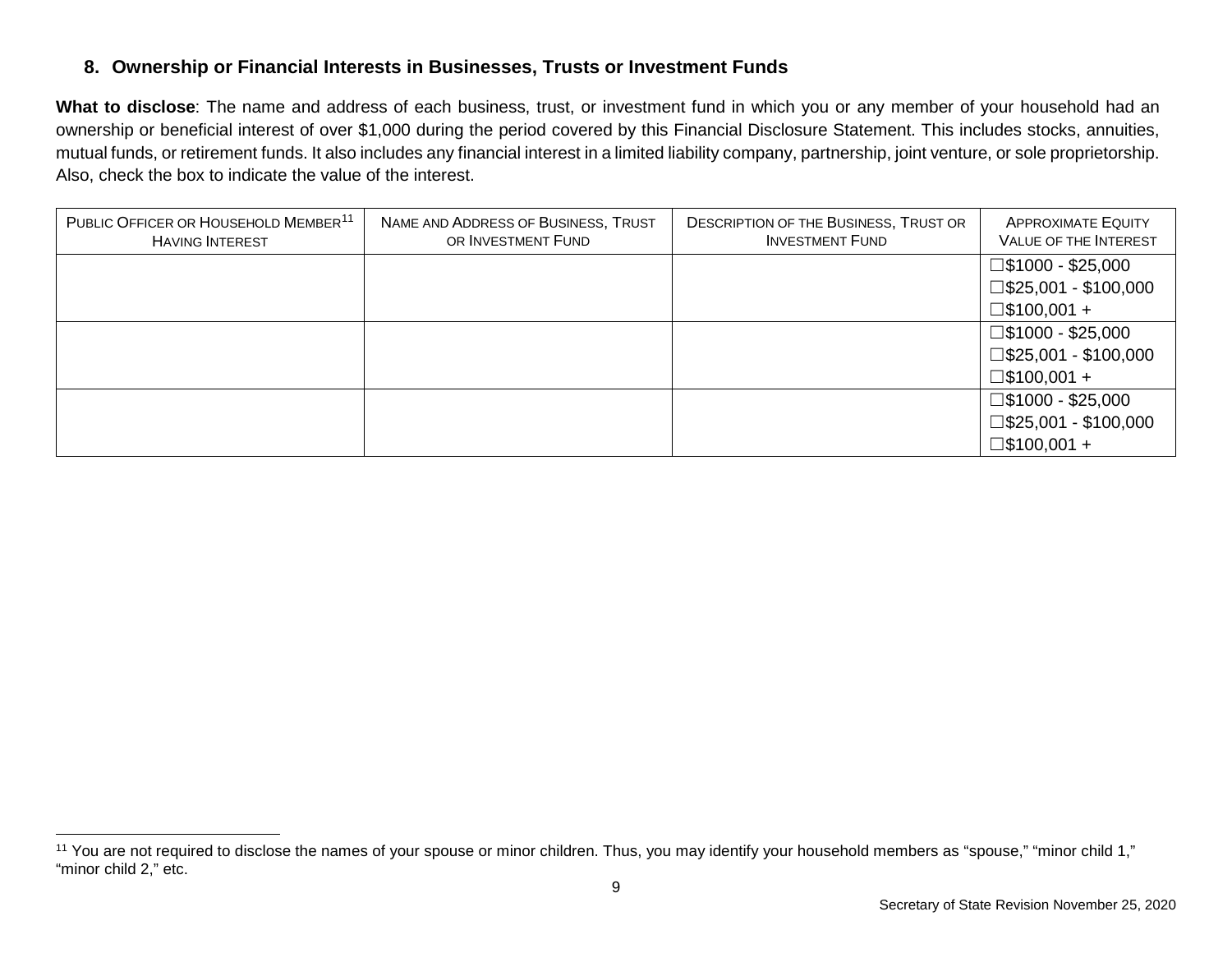# <span id="page-9-0"></span>**9. Ownership of Bonds**

**What to disclose**: Bonds issued by a state or local government agency worth more than \$1,000 that you or a member of your household held during the period covered by this Financial Disclosure Statement. Also, check the box to indicate the approximate value of the bonds.

Additionally, if the bonds were either acquired for the first time or completely divested (sold in full) during this period, list the date and check the box whether the bonds were acquired or divested. Otherwise, check "N/A" (for "not applicable") after the word "Date" if the bonds were not first acquired or fully divested during the period covered by this Financial Disclosure Statement.

| <b>PUBLIC OFFICER OR</b><br>HOUSEHOLD MEMBER <sup>12</sup> ISSUED<br><b>BONDS</b> | <b>ISSUING STATE OR LOCAL</b><br><b>GOVERNMENT AGENCY</b> | <b>APPROXIMATE VALUE OF</b><br><b>BONDS</b>                                            | IF THE BONDS WERE FIRST ACQUIRED OR COMPLETELY<br><b>DISCHARGED DURING THIS REPORTING PERIOD, PROVIDETHE</b><br>DATE (MM/DD/YYYY) AND CHECK THE APPROPRIATE BOX |                    |            |
|-----------------------------------------------------------------------------------|-----------------------------------------------------------|----------------------------------------------------------------------------------------|-----------------------------------------------------------------------------------------------------------------------------------------------------------------|--------------------|------------|
|                                                                                   |                                                           | $\square$ \$1000 - \$25,000<br>$\square$ \$25,001 - \$100,000<br>$\square$ \$100,001 + | Date:<br>$\Box$ Acquired                                                                                                                                        | $\square$ Divested | $\Box N/A$ |
|                                                                                   |                                                           | $\square$ \$1000 - \$25,000<br>$\square$ \$25,001 - \$100,000<br>$\square$ \$100,001 + | Date:<br>$\Box$ Acquired                                                                                                                                        | $\Box$ Divested    | $\Box N/A$ |
|                                                                                   |                                                           | $\square$ \$1000 - \$25,000<br>$\square$ \$25,001 - \$100,000<br>$\Box$ \$100,001 +    | Date:<br>$\Box$ Acquired                                                                                                                                        | $\Box$ Divested    | $\Box N/A$ |

 $\overline{a}$  $12$  You are not required to disclose the names of your spouse or minor children. Thus, you may identify your household members as "spouse," "minor child 1," "minor child 2," etc.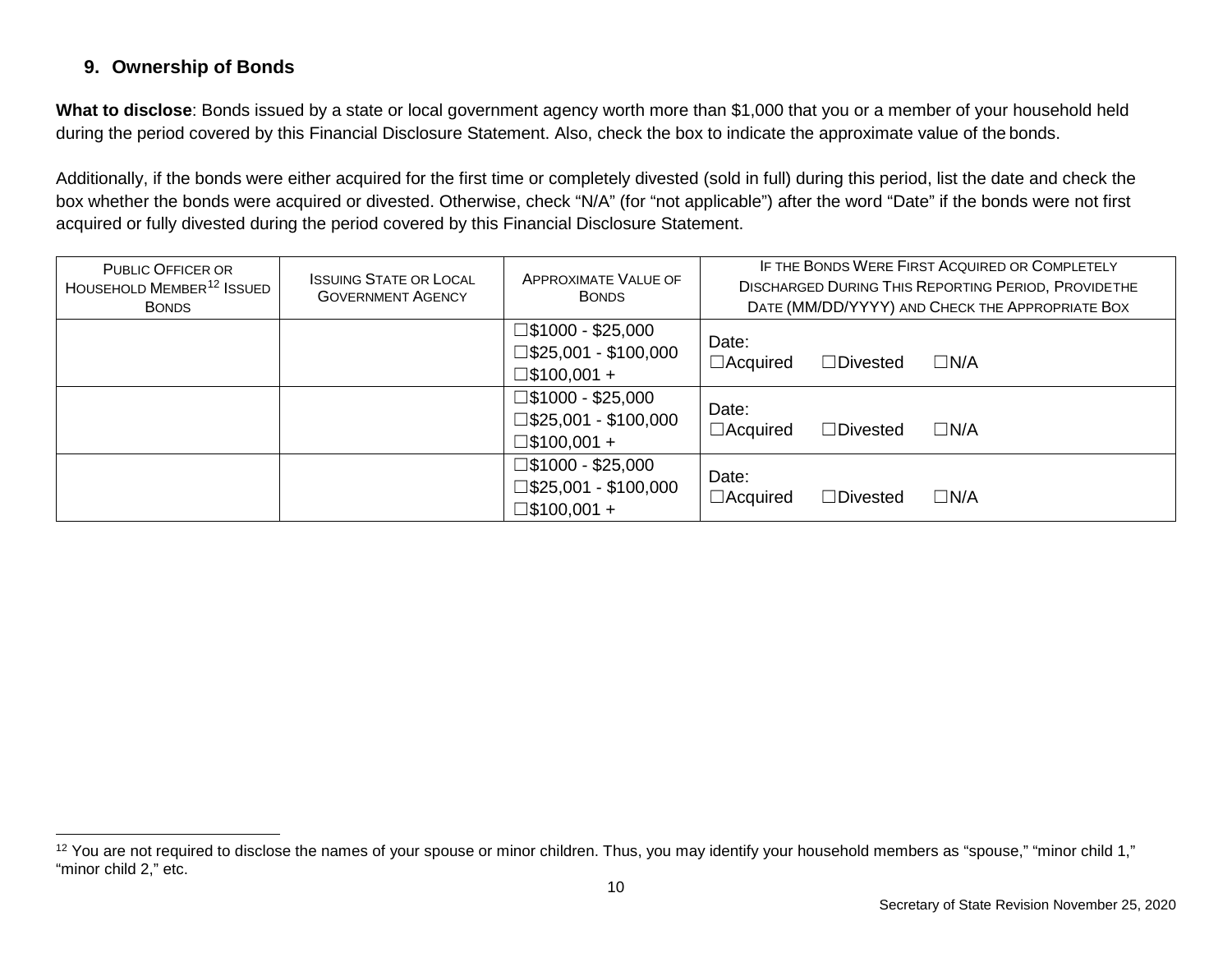### <span id="page-10-0"></span>**10.Real Property Ownership**

What to disclose: Arizona real property (land and improvements), which was owned by you or a member of your household during the period covered by this Financial Disclosure Statement, other than your primary residence or property you use for personal recreation. Also describe the property's location (city and state) and approximate size (acreage or square footage) and check the box to indicate the approximate value of the land.

Additionally, if the land was either acquired for the first time or completely divested (sold in full) during this period, list the date and check the box to indicate whether the land was acquired or divested. Otherwise, check "N/A" (for "not applicable") if the land was not first acquired or fully divested during the period covered by this Financial Disclosure Statement.

**You need not disclose:** Your primary residence or property you use for personal recreation.

| PUBLIC OFFICER OR<br>HOUSEHOLD MEMBER <sup>13</sup> THAT<br><b>OWNS LAND</b> | <b>LOCATION AND APPROXIMATE</b><br><b>SIZE</b> | <b>APPROXIMATE VALUE</b><br>OF LAND                                                    | IF THE LAND WAS FIRST ACQUIRED OR COMPLETELY DISCHARGED<br>DURING THIS REPORTING PERIOD, PROVIDE THE DATE<br>(MM/DD/YYYY) AND CHECK THE APPROPRIATE BOX |                 |               |
|------------------------------------------------------------------------------|------------------------------------------------|----------------------------------------------------------------------------------------|---------------------------------------------------------------------------------------------------------------------------------------------------------|-----------------|---------------|
|                                                                              |                                                | $\square$ \$1000 - \$25,000<br>$\square$ \$25,001 - \$100,000<br>$\square$ \$100,001 + | Date:<br>$\Box$ Acquired                                                                                                                                | $\Box$ Divested | $\Box N/A$    |
|                                                                              |                                                | $\Box$ \$1000 - \$25,000<br>$\square$ \$25,001 - \$100,000<br>$\square$ \$100,001 +    | Date:<br>$\Box$ Acquired                                                                                                                                | $\Box$ Divested | $\square$ N/A |
|                                                                              |                                                | $\square$ \$1000 - \$25,000<br>$\square$ \$25,001 - \$100,000<br>$\Box$ \$100,001 +    | Date:<br>$\Box$ Acquired                                                                                                                                | $\Box$ Divested | $\Box N/A$    |

 $\overline{a}$ <sup>13</sup> You are not required to disclose the names of your spouse or minor children. Thus, you may identify your household members as "spouse," "minor child 1," "minor child 2," etc.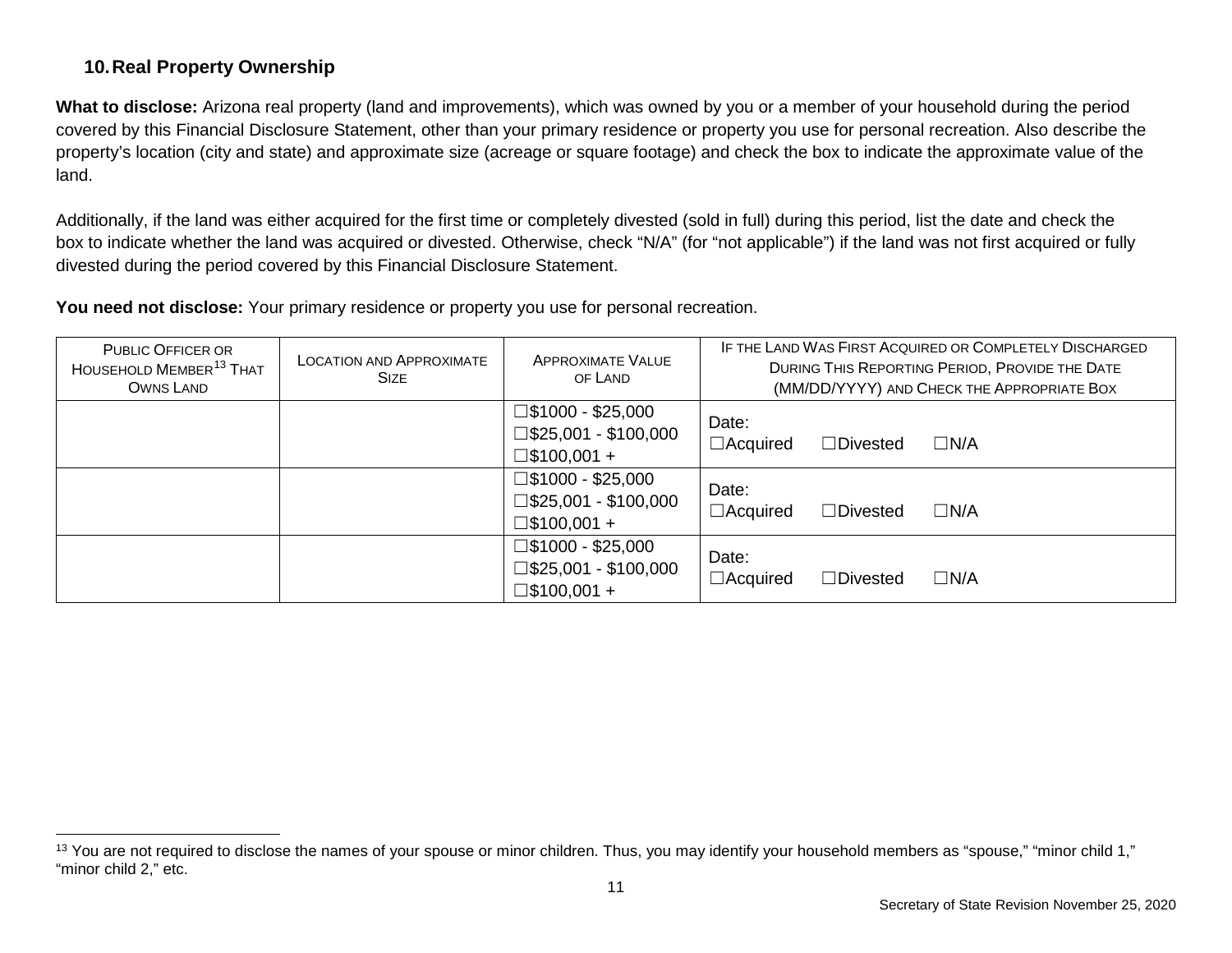### **11.Travel Expenses**

What to disclose: Each meeting, conference or other event during the period covered in this Financial Disclosure Statement where you participated in your official capacity and travel-related expenses of \$1,000 or more were paid on your behalf (or for which you were reimbursed) for that meeting, conference, or other event. "Travel-related expenses" include, but are not limited to, the value of transportation, meals, and lodging to attend the meeting, conference, or other event.

You need not disclose: Any meeting, conference, or other event where paid or reimbursed travel-related expenses were less than \$1,000 or your personal monies were expended related to the travel.

| NAME OF MEETING, CONFERENCE, OR EVENT ATTENDED<br>IN OFFICIAL CAPACITY AS PUBLIC OFFICER | LOCATION | AMOUNT OR VALUE OF<br><b>TRAVEL COSTS</b> |
|------------------------------------------------------------------------------------------|----------|-------------------------------------------|
|                                                                                          |          | $\square$ \$1000 - \$25,000               |
|                                                                                          |          | $\square$ \$25,001 - \$100,000            |
|                                                                                          |          | $\square$ \$100,001 +                     |
|                                                                                          |          | $\square$ \$1000 - \$25,000               |
|                                                                                          |          | $\square$ \$25,001 - \$100,000            |
|                                                                                          |          | $\square$ \$100,001 +                     |
|                                                                                          |          | $\square$ \$1000 - \$25,000               |
|                                                                                          |          | $\square$ \$25,001 - \$100,000            |
|                                                                                          |          | $\square$ \$100,001 +                     |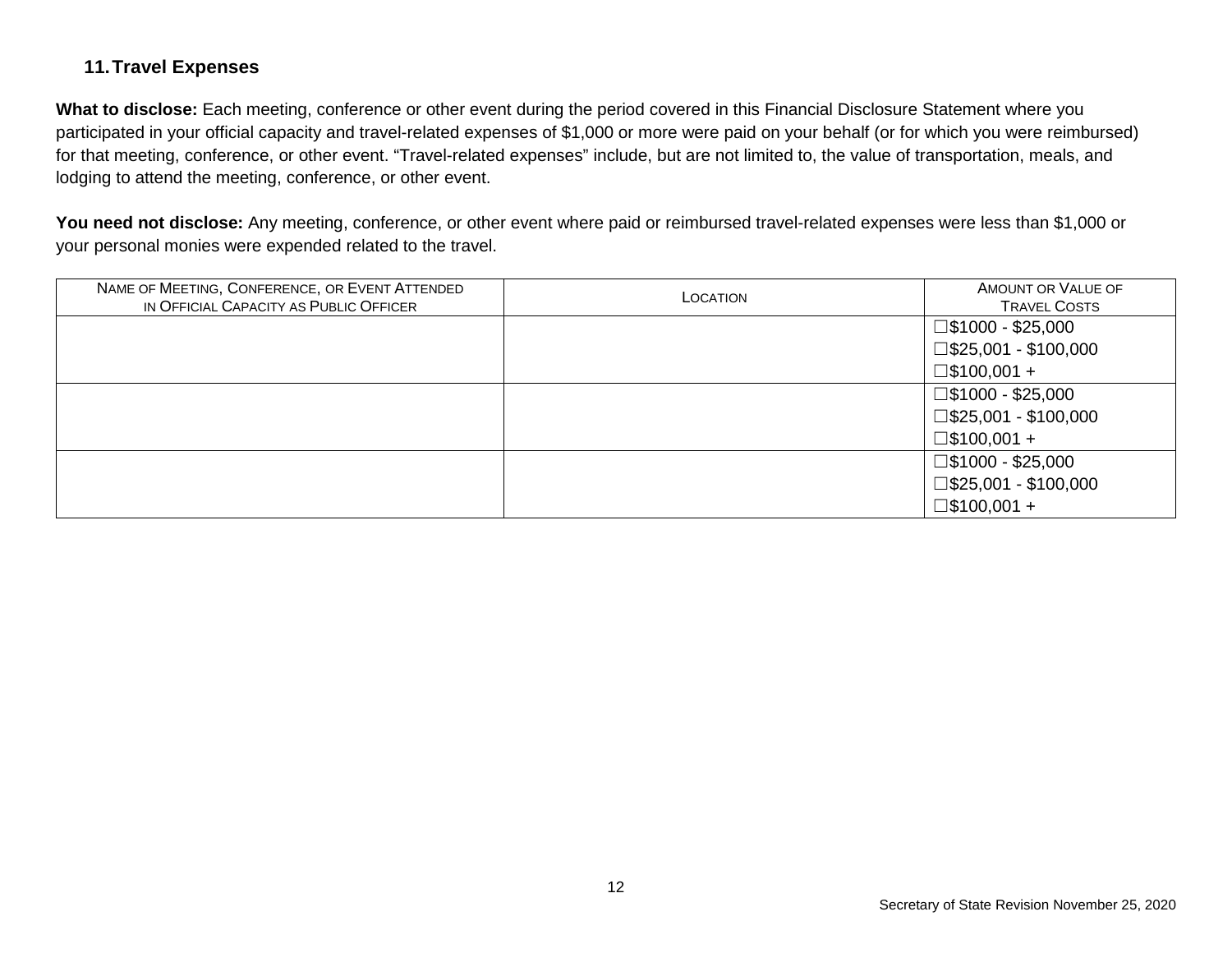# <span id="page-12-0"></span>**A. BUSINESS FINANCIAL INTERESTS**

This section requires disclosure of any financial interests of a business owned by you or a member of your household.

#### **12. Business Names**

**What to disclose**: The name of any business under which you or any member of your household owns or did business under (in other words, if you or your household member were self-employed) during the period covered by this Financial Disclosure Statement, which include any corporations, limited liability companies, partnerships, sole proprietorships or any other type of business conducted under a trade name.

Also disclose if the named business is controlled or dependent. A business is "controlled" if you or any member of your household (individually or combined) had an ownership interest that amounts to more than 50%. A business is classified as "dependent," on the other hand, if: (1) you or any household member (individually or combined) had an ownership interest that amounts more than 10%; *and* (2) the business received more than \$10,000 from a single source during the period covered by this Financial Disclosure Statement, which amounted to more than 50% of the business' gross income for the period.

**Please note:** If the business was either controlled or dependent, check the box to indicate whether it was controlled or dependent in the last column below. If the business was both controlled *and* dependent during the period covered by this Financial Disclosure Statement, check *both* boxes. Otherwise, leave the boxes in the last column below blank.

| PUBLIC OFFICER OR HOUSEHOLD MEMBER <sup>14</sup><br><b>OWNING THE BUSINESS</b> | NAME AND ADDRESS OF BUSINESS | CHECK THE APPROPRIATE BOX IF THE BUSINESS IS "CONTROLLED"<br>BY OR "DEPENDENT" ON YOU OR A HOUSEHOLD MEMBER |  |
|--------------------------------------------------------------------------------|------------------------------|-------------------------------------------------------------------------------------------------------------|--|
|                                                                                |                              | $\Box$ Controlled $\Box$ Dependent                                                                          |  |
|                                                                                |                              | $\Box$ Controlled<br>$\Box$ Dependent                                                                       |  |
|                                                                                |                              | $\Box$ Controlled<br>$\Box$ Dependent                                                                       |  |

**Please note**: If a business listed in the foregoing Question 12 was neither "controlled" nor "dependent" during the period covered by this Financial Disclosure Statement, you need not complete the remainder of this Financial Disclosure Statement with respect to that business. If none of the businesses listed in Question 12 were "controlled" or "dependent," you need not complete the remainder of this Financial Disclosure Statement.

 $\overline{a}$ <sup>14</sup> You are not required to disclose the names of your spouse or minor children. Thus, you may identify your household members as "spouse," "minor child 1," "minor child 2," etc.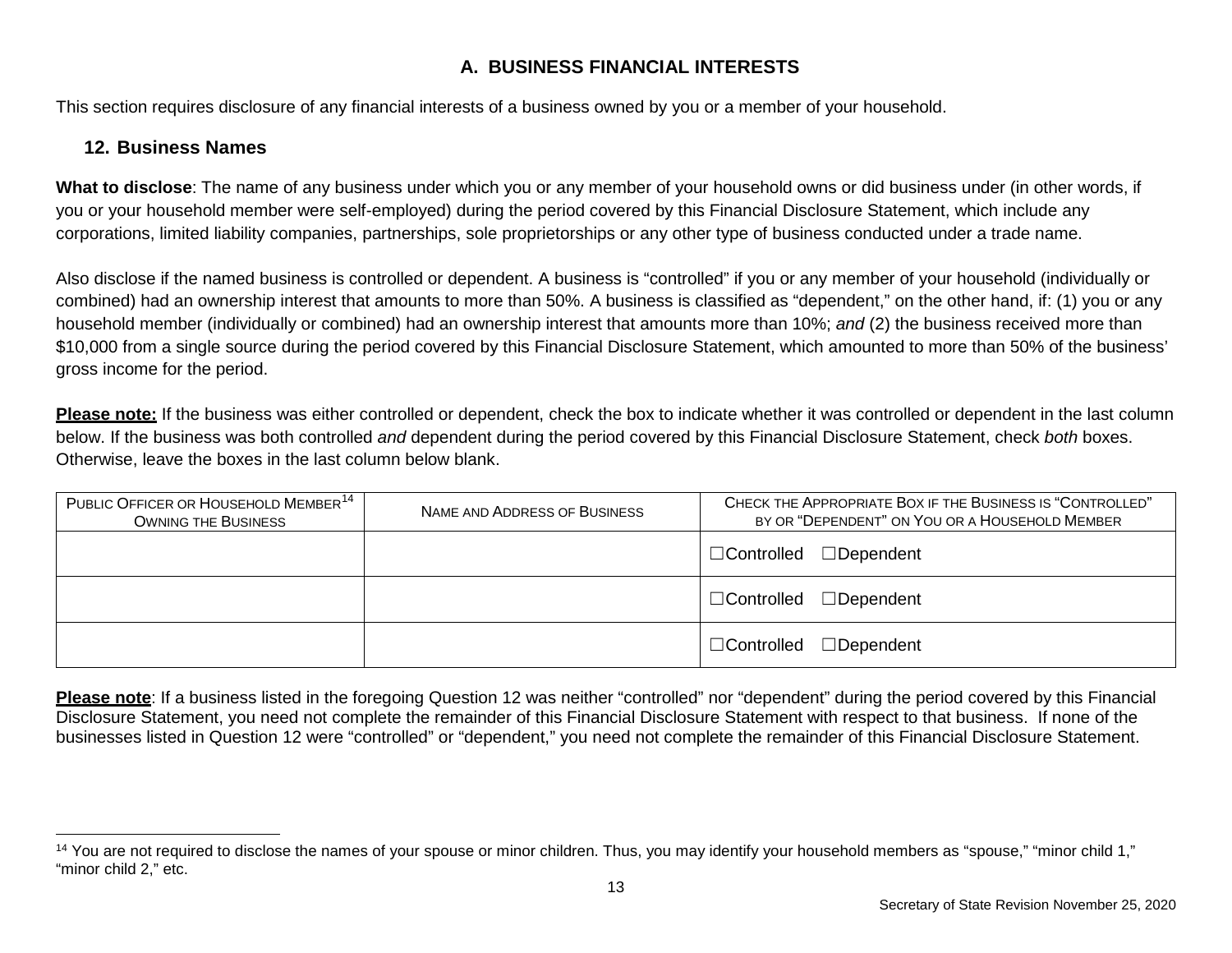#### **13. Controlled Business Information**

**What to disclose**: The name of each controlled business listed in Question 12 above, and the goods or services provided by the business. If a single client or customer (whether a person or business) accounts for more than \$10,000 *and* 25% of the business' gross income during the period covered by this Financial Disclosure Statement, the client or customer is deemed a "major client" and therefore you must describe what your business provided to this major client in the third column below. Also, if the major client is a business, please describe the client's type of business activities in the final column below (but if the major client is an individual, write "N/A" for "not applicable" in the final column below). If the business does not have a major client, write "N/A" for "not applicable" in the last two columns below.

You need not disclose: The name of any major client, or the activities of any major client that is an individual. If you or your household member does not own a business, or if your or your household member's business is not a controlled business, you may leave this question blank.

| NAME OF YOUR OR YOUR HOUSEHOLD<br><b>MEMBER'S CONTROLLED BUSINESS</b> | <b>GOODS OR SERVICES PROVIDED</b><br>BY THE CONTROLLED BUSINESS | <b>DESCRIBE WHAT YOUR BUSINESS</b><br>PROVIDES TO ITS MAJOR CLIENT | TYPE OF BUSINESS ACTIVITIES OF THE<br><b>MAJOR CLIENT (IF A BUSINESS)</b> |  |
|-----------------------------------------------------------------------|-----------------------------------------------------------------|--------------------------------------------------------------------|---------------------------------------------------------------------------|--|
|                                                                       |                                                                 |                                                                    |                                                                           |  |
|                                                                       |                                                                 |                                                                    |                                                                           |  |
|                                                                       |                                                                 |                                                                    |                                                                           |  |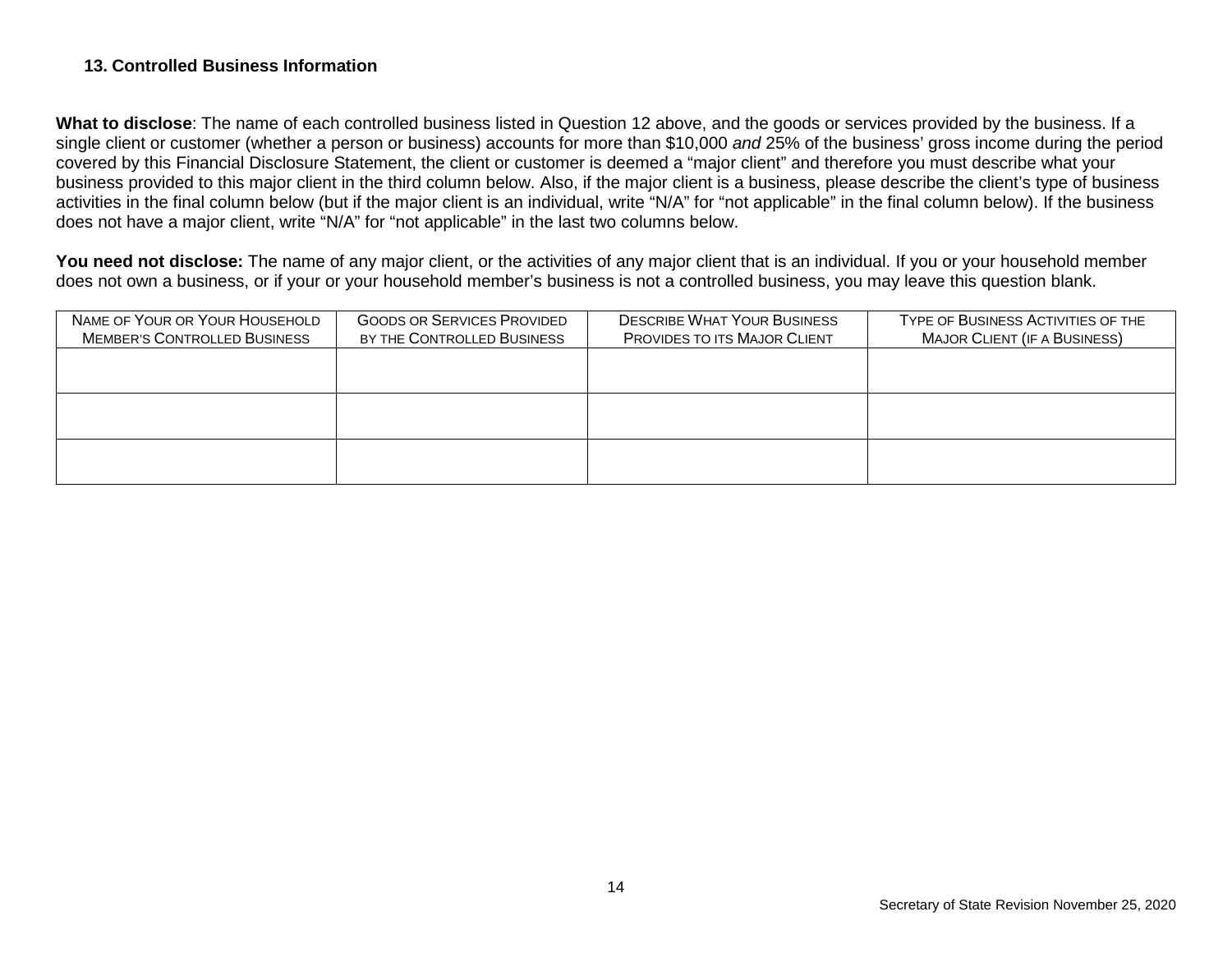### **14.Dependent Business Information**

**What to disclose**: The name of each dependent business listed in Question 12 above, and the goods or services provided by the business. You must describe what your business provided to its major "source of compensation"\* in the third column below. Also, if the "source of compensation" is a business, please describe the type of business activities it performs in the final column below (but if the "source of compensation" is an individual, write "N/A" for "not applicable" in the final column below).

If the dependent business is also a controlled business, disclose the business only in Question 13 above and leave this question blank.

You need not disclose: The name of any "source of compensation," or the activities of any "source of compensation" that is an individual. If you or your household member does not own a business, or if your or your household member's business is not a dependent business, you may leave this question blank.

| NAME OF YOUR OR YOUR<br><b>HOUSEHOLD MEMBER'S DEPENDENT</b><br><b>BUSINESS</b> | <b>GOODS OR SERVICES PROVIDED</b><br>BY THE DEPENDENT BUSINESS | <b>DESCRIBE WHAT YOUR BUSINESS</b><br><b>PROVIDES TO SOURCE OF</b><br><b>COMPENSATION</b> | <b>TYPE OF BUSINESS ACTIVITIES OF</b><br>THE SOURCE OF COMPENSATION (IF A<br><b>BUSINESS)</b> |
|--------------------------------------------------------------------------------|----------------------------------------------------------------|-------------------------------------------------------------------------------------------|-----------------------------------------------------------------------------------------------|
|                                                                                |                                                                |                                                                                           |                                                                                               |
|                                                                                |                                                                |                                                                                           |                                                                                               |
|                                                                                |                                                                |                                                                                           |                                                                                               |

\* For this section, "source of compensation" is defined as a person or a business that accounts for more than \$10,000 and 50% of the dependent business' gross income during the reporting period.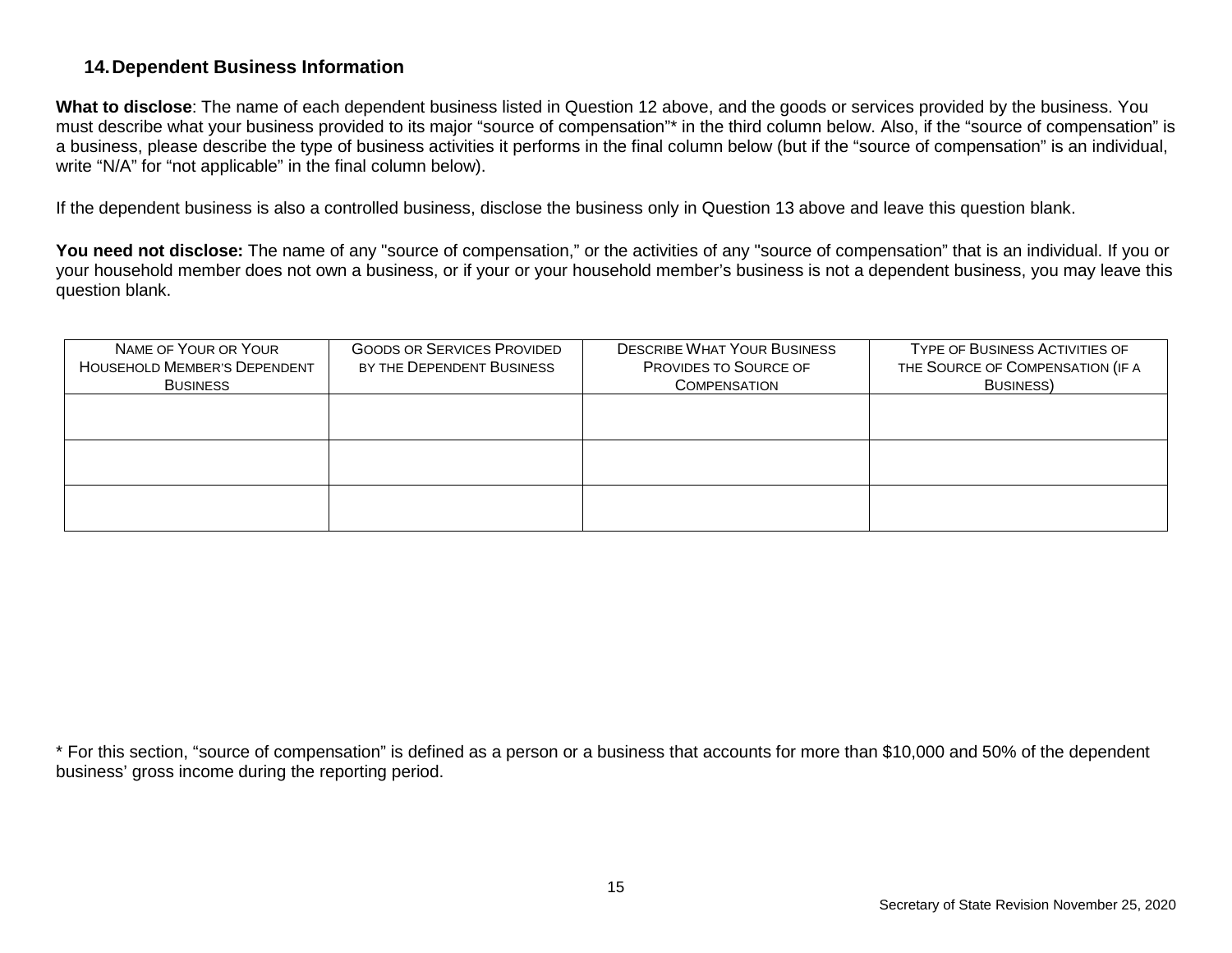### **15.Real Property Owned by a Controlled or Dependent Business**

**What to disclose:** Arizona real property (land and improvements), which was owned by a controlled or dependent business during the period covered by this Financial Disclosure Statement. Also describe the property's location (city and state) and approximate size (acreage or square footage) and check the box to indicate the approximate value of the land. If the business is one that deals in real property and improvements, check the box that corresponds to the aggregate value of all parcels held by the business during the period covered by this Financial Disclosure Statement.

Additionally, if the land was either acquired for the first time or completely divested (sold in full) during this period, list the date and check whether the land was acquired or divested. Otherwise, check "N/A" (for "not applicable") if the land was not first acquired or fully divested during the period covered by this Financial Disclosure Statement.

You need not disclose: If you or your household member does not own a business, or if your or your household member's business is not a dependent business, you may leave this question blank.

| NAME OF CONTROLLED OR<br><b>DEPENDENT BUSINESS THAT OWNS</b><br>LAND | <b>LOCATION AND APPROXIMATE</b><br><b>SIZE</b> | APPROXIMATE VALUE OF<br>LAND                                                           | IF THE LAND WAS FIRST ACQUIRED OR COMPLETELY<br><b>DISCHARGED DURING THIS REPORTING PERIOD, PROVIDE THE</b><br>DATE (MM/DD/YYYY) AND CHECK THE APPROPRIATE BOX |  |  |
|----------------------------------------------------------------------|------------------------------------------------|----------------------------------------------------------------------------------------|----------------------------------------------------------------------------------------------------------------------------------------------------------------|--|--|
|                                                                      |                                                | $\square$ \$1000 - \$25,000<br>$\square$ \$25,001 - \$100,000<br>$\square$ \$100,001 + | Date:<br>$\Box N/A$<br>$\Box$ Divested<br>$\Box$ Acquired                                                                                                      |  |  |
|                                                                      |                                                | $\square$ \$1000 - \$25,000<br>$\square$ \$25,001 - \$100,000<br>$\square$ \$100,001 + | Date:<br>$\square$ N/A<br>$\Box$ Acquired<br>$\square$ Divested                                                                                                |  |  |
|                                                                      |                                                | $\square$ \$1000 - \$25,000<br>$\square$ \$25,001 - \$100,000<br>$\square$ \$100,001 + | Date:<br>$\Box N/A$<br>$\Box$ Acquired<br>$\Box$ Divested                                                                                                      |  |  |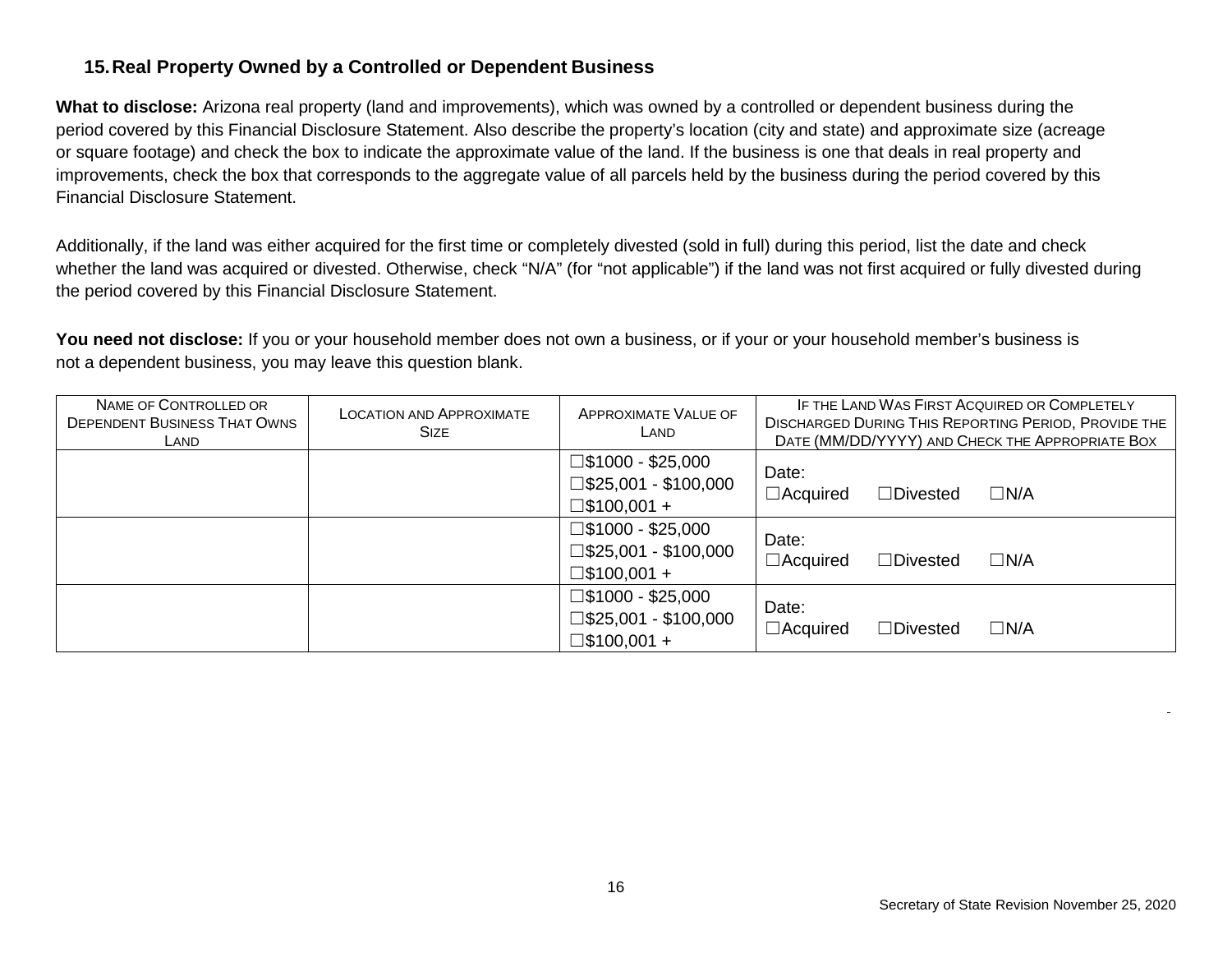#### **16.Controlled or Dependent Business' Creditors**

**What to disclose**: The name and address of each creditor to which a controlled or dependent business owed more than \$10,000, if that amount was also more than 30% of the business' total indebtedness at any time during the period covered by this Financial Disclosure Statement ("qualifying business debt").

Additionally, if the qualifying business debt was either incurred for the first time or completely discharged (paid in full) during this period, list the date and check the box to indicate whether it was incurred or discharged. Otherwise, check "N/A" (for "not applicable") after the word "Date" if the business debt was not first incurred or fully discharged during the period covered by this Financial Disclosure Statement.

You need not disclose: If you or your household member does not own a business, or if your or your household member's business is not a controlled or dependent business, you may leave this question blank.

| NAME OF CONTROLLED OR DEPENDENT<br>BUSINESS OWING THE QUALIFYING DEBT | NAME AND ADDRESS OF CREDITOR (OR<br>PERSON TO WHOM PAYMENTS ARE MADE) | IF THE DEBT WAS FIRST INCURRED OR COMPLETELY DISCHARGED<br>DURING THIS REPORTING PERIOD, PROVIDE THE DATE<br>(MM/DD/YYYY) AND CHECK THE APPROPRIATE BOX |  |
|-----------------------------------------------------------------------|-----------------------------------------------------------------------|---------------------------------------------------------------------------------------------------------------------------------------------------------|--|
|                                                                       |                                                                       | Date:                                                                                                                                                   |  |
|                                                                       |                                                                       | $\Box$ Incurred<br>$\Box$ Discharged $\Box$ N/A                                                                                                         |  |
|                                                                       |                                                                       | Date:                                                                                                                                                   |  |
|                                                                       |                                                                       | $\Box$ Incurred<br>$\Box$ Discharged $\Box$ N/A                                                                                                         |  |
|                                                                       |                                                                       | Date:                                                                                                                                                   |  |
|                                                                       |                                                                       | $\Box$ Discharged $\Box$ N/A<br>$\Box$ Incurred                                                                                                         |  |